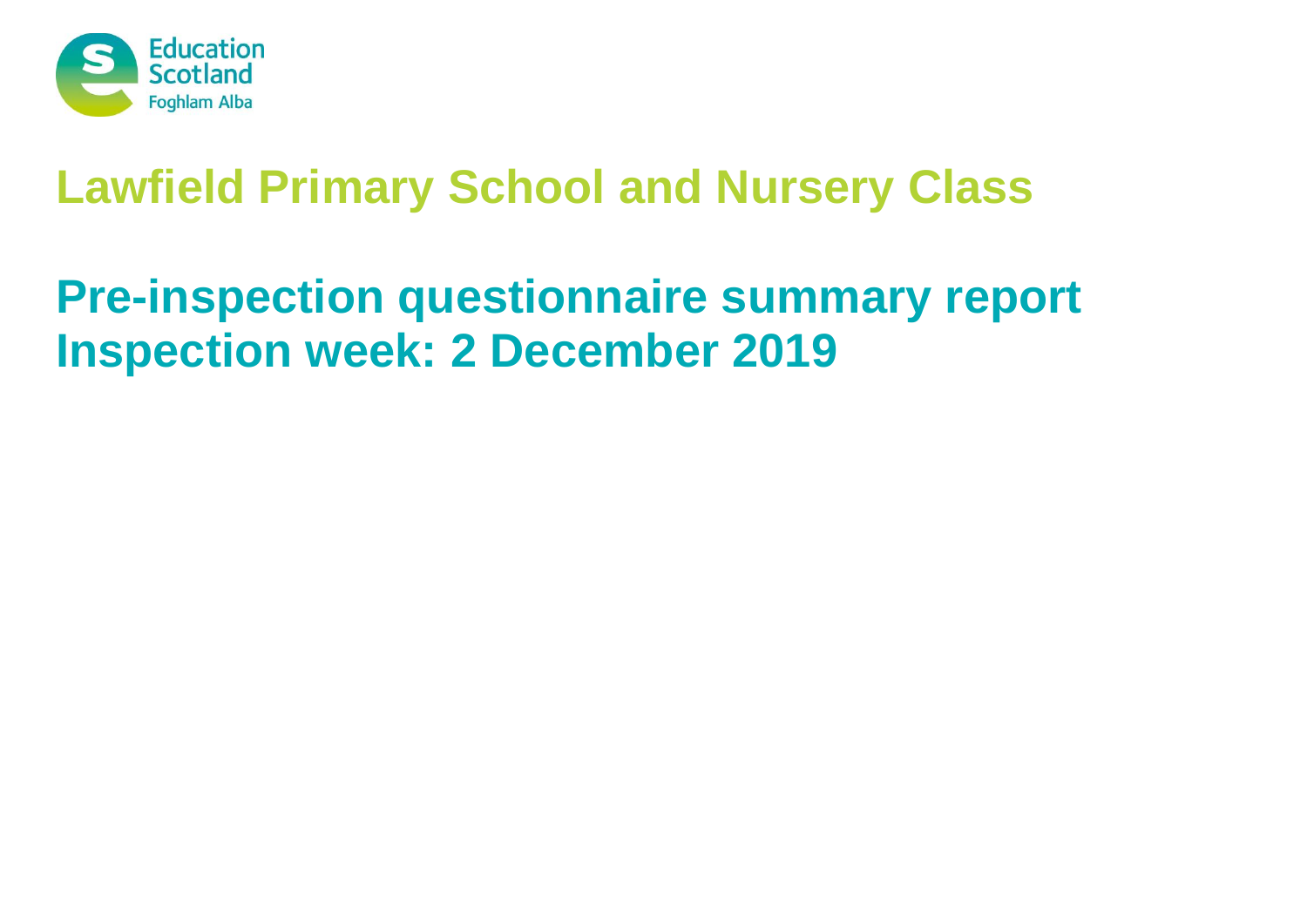# **Questionnaire for children in primary stages (01)**

# **01 Your experience by percentage (sharing)**

| Q   | Question                                                                                                             | <b>Response</b> | Agree | <b>Disagree</b> | Don't  | Didn't         |
|-----|----------------------------------------------------------------------------------------------------------------------|-----------------|-------|-----------------|--------|----------------|
| No. |                                                                                                                      | Count           | %     | $\%$            | know % | answer %       |
| 4   | I feel safe when I am at school.                                                                                     | 151             | 58.94 | 18.54           | 21.85  | 0.66           |
| 5   | My school helps me to feel safe.                                                                                     | 151             | 66.89 | 11.26           | 21.85  | $\overline{0}$ |
| 6   | I have someone in my school I can speak to if I am upset or worried about<br>something.                              | 151             | 80.13 | 9.93            | 8.61   | 1.32           |
|     | Staff treat me fairly and with respect.                                                                              | 151             | 60.93 | 16.56           | 21.85  | 0.66           |
| 8   | Other children treat me fairly and with respect.                                                                     | 151             | 42.38 | 24.5            | 31.79  | 1.32           |
| 9   | My school helps me to understand and respect other people.                                                           | 151             | 82.78 | 5.96            | 11.26  | $\Omega$       |
| 10  | My school is helping me to become confident.                                                                         | 151             | 62.91 | 11.92           | 24.5   | 0.66           |
| 11  | My school teaches me how to lead a healthy lifestyle.                                                                | 151             | 70.2  | 13.91           | 15.89  | $\Omega$       |
| 12  | There are lots of chances at my school for me to get regular exercise.                                               | 151             | 67.55 | 13.25           | 18.54  | 0.66           |
| 13  | My school offers me the opportunity to take part in activities in school beyond the<br>classroom and timetabled day. | 151             | 62.91 | 10.6            | 23.84  | 2.65           |
| 14  | I have the opportunity to discuss my achievements outwith school with an adult in<br>school who knows me well.       | 151             | 66.23 | 7.28            | 25.83  | 0.66           |
| 15  | My school listens to my views.                                                                                       | 151             | 49.67 | 23.18           | 25.83  | 1.32           |
| 16  | My school takes my views into account.                                                                               | 151             | 37.09 | 23.18           | 39.07  | 0.66           |
| 17  | I feel comfortable approaching staff with questions or suggestions.                                                  | 151             | 66.89 | 19.21           | 13.25  | 0.66           |
| 18  | Staff help me to understand how I am progressing in my school work.                                                  | 151             | 81.46 | 6.62            | 11.26  | 0.66           |
| 19  | My homework helps me to understand and improve my work in school.                                                    | 151             | 66.89 | 21.19           | 11.26  | 0.66           |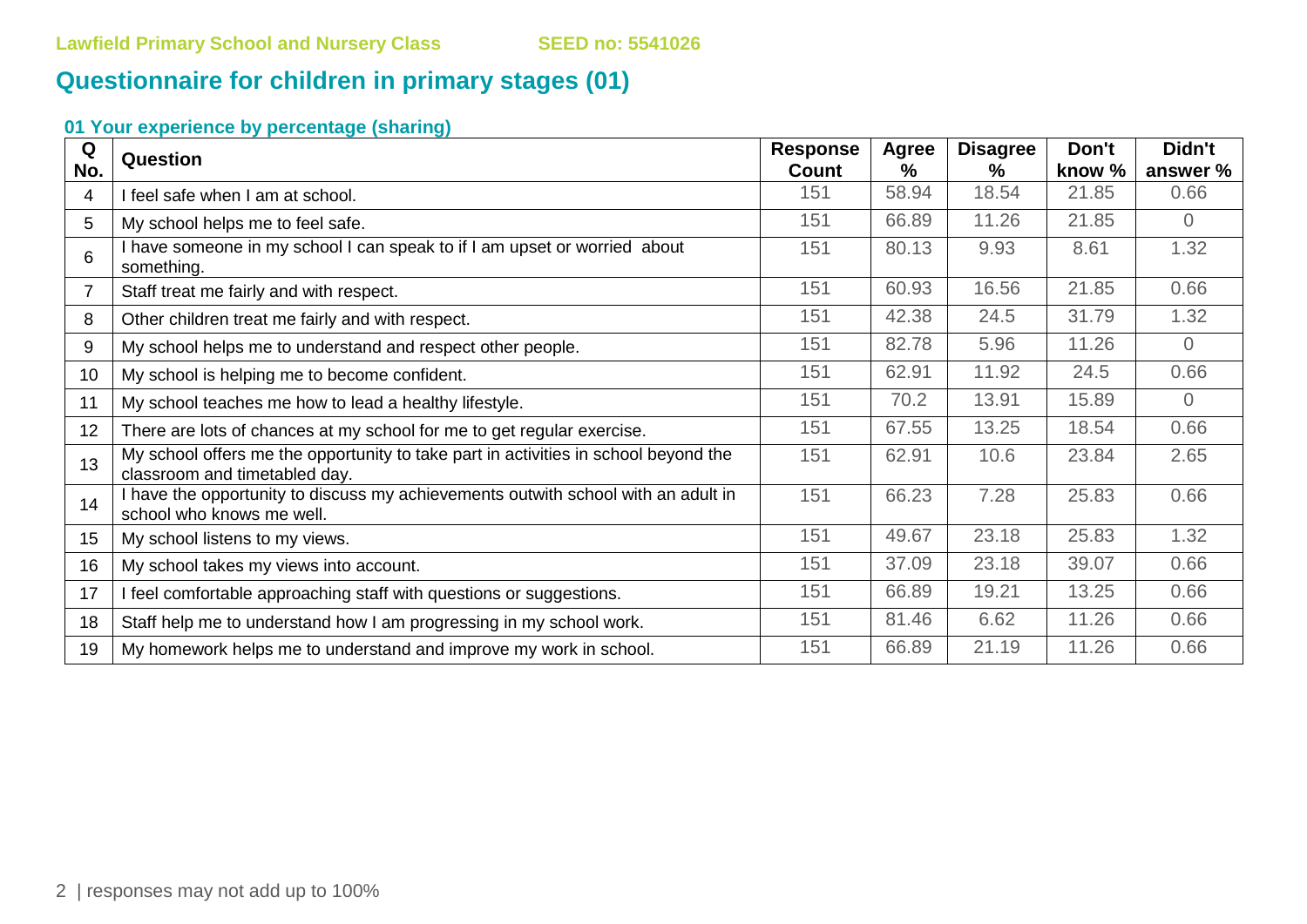# **01 Your experience by percentage chart (sharing)**

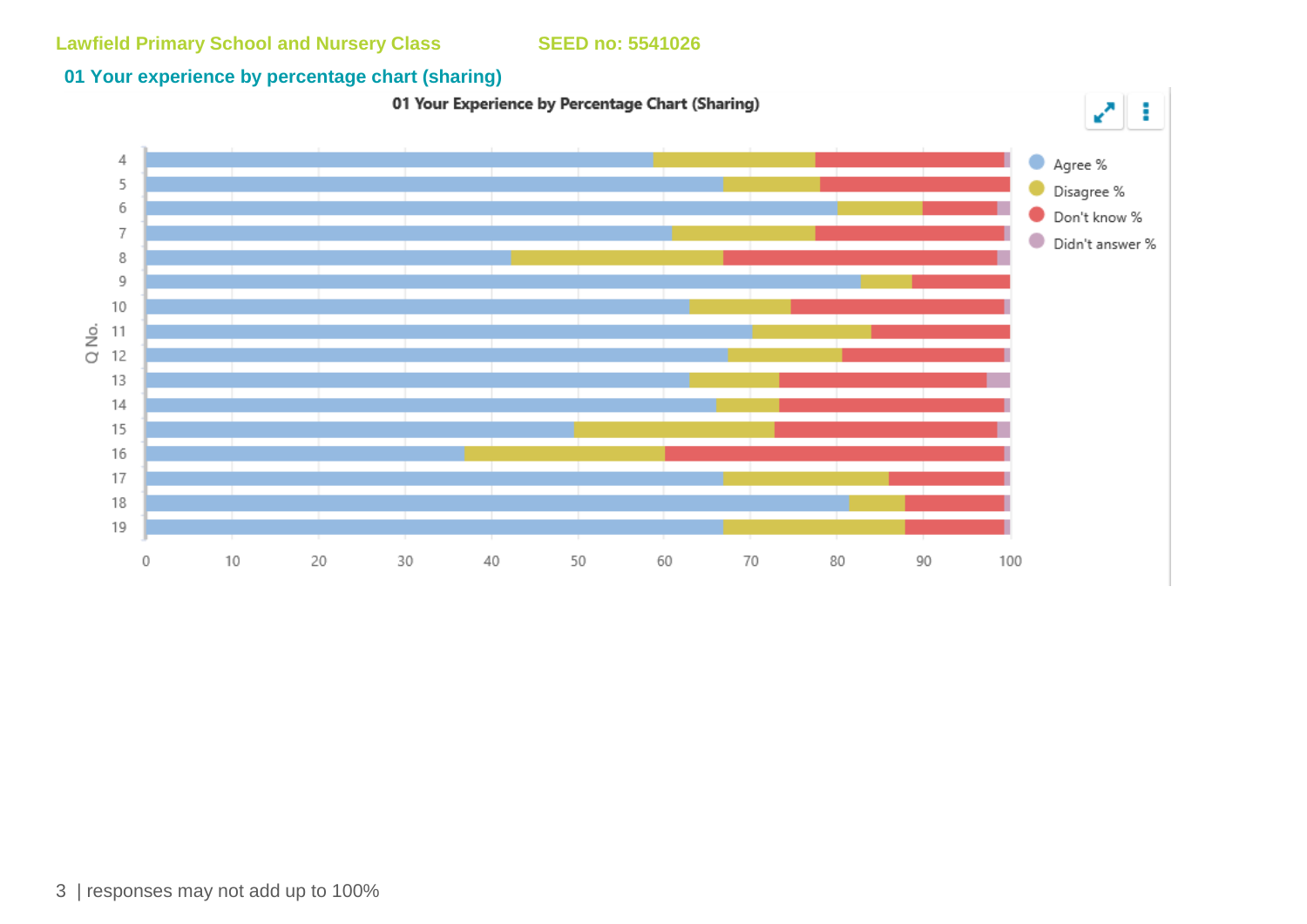### **01 Your experience by percentage 2 (sharing)**

| Q<br>No. | <b>Question</b>                                                    | <b>Response</b><br><b>Count</b> | All of the<br>time % | Some of the<br>time % | Not very<br>often % | Don't<br>know % | Didn't<br>answer % |
|----------|--------------------------------------------------------------------|---------------------------------|----------------------|-----------------------|---------------------|-----------------|--------------------|
| 20       | Other children behave well.                                        | 151                             | 5.3                  | 58.94                 | 31.13               | 3.97            | 0.66               |
| 21       | My teachers ask me about what things I want to<br>learn in school. | 151                             | 21.85                | 49.01                 | 21.85               | 6.62            | 0.66               |
| 22       | l enjoy learning at school.                                        | 151                             | 35.76                | 42.38                 | 19.87               | 1.32            | 0.66               |
| 23       | I feel that my work in school is hard enough.                      | 151                             | 29.8                 | 58.28                 | 7.95                | 3.97            |                    |
| 24       | I know who to ask to get help if I find my work<br>too hard.       | 151                             | 58.94                | 23.84                 | 9.93                | 5.96            | 1.32               |
| 25       | I am encouraged by staff to do the best I can.                     | 151                             | 48.34                | 26.49                 | 15.89               | 8.61            | 0.66               |
| 26       | am happy with the quality of teaching in my<br>school.             | 151                             | 45.7                 | 38.41                 | 8.61                | 5.3             | 1.99               |



4 | responses may not add up to 100%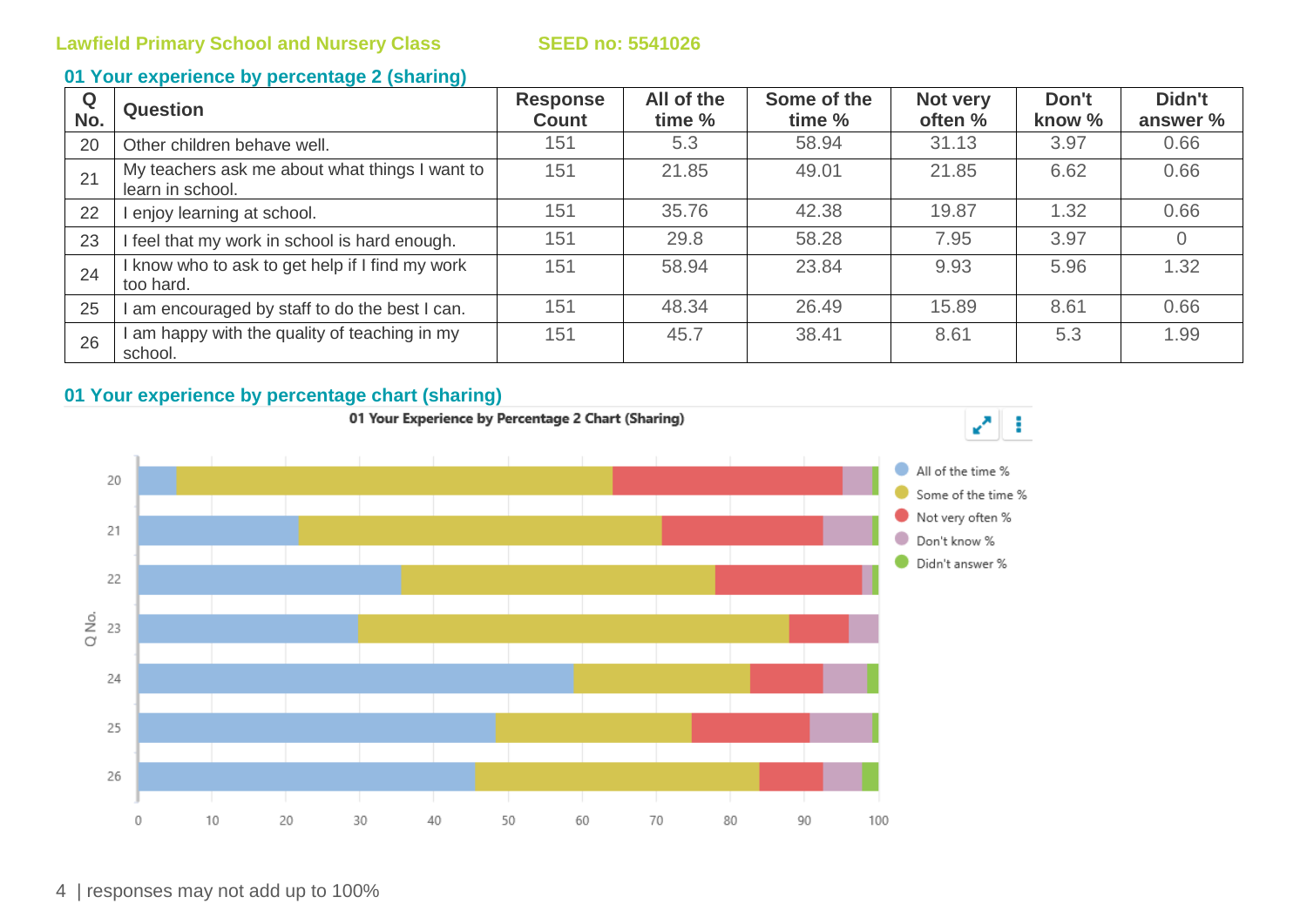## **01 Your experience by percentage (sharing) bullying**

| No.    | <b>Question</b>                         | <b>Response</b><br>Count | $\frac{0}{0}$              | Agree Disagree<br>$\frac{6}{6}$ | <b>Never</b><br>experienced % | Didn't<br>answer % |
|--------|-----------------------------------------|--------------------------|----------------------------|---------------------------------|-------------------------------|--------------------|
| $\sim$ | My school deals well with any bullying. | 51                       | $\sim$<br>$\sim$<br>. 49.ບ | へへ フフ<br>∪∪.≀                   | 16.56                         | 0.66               |

### **01 Your experience by percentage chart (sharing) bullying**

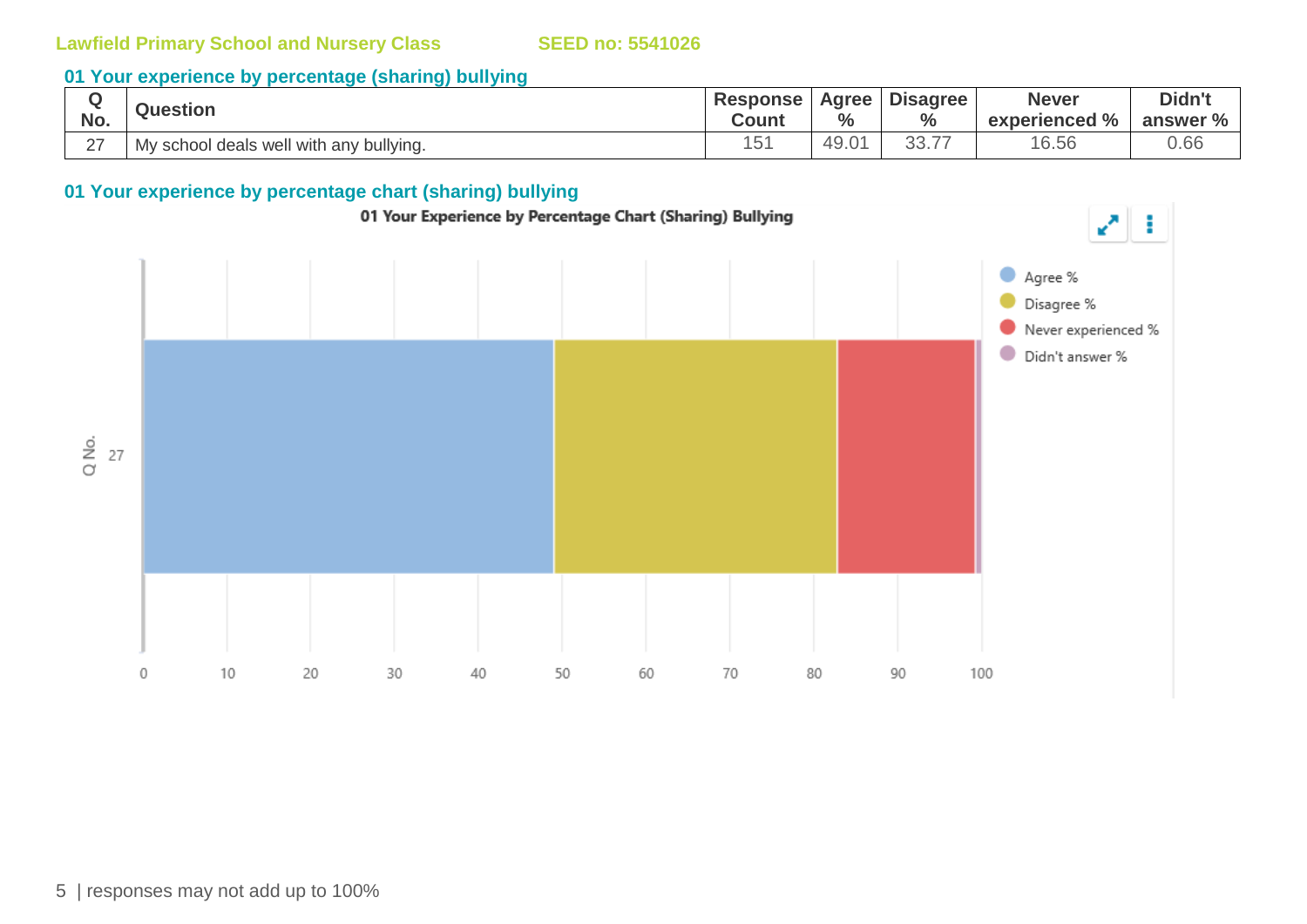### **01 Your experience by percentage (sharing) moved**

| w   | Question                                                              | <b>Response</b> | Agree                | <b>Disagree</b> | Haven't moved                                    | <b>Didn't</b> |
|-----|-----------------------------------------------------------------------|-----------------|----------------------|-----------------|--------------------------------------------------|---------------|
| No. |                                                                       | Count           | %                    | %               | %                                                | answer %      |
| 28  | I was well supported if I moved to a new school within the last year. | ◡               | $\cup$ . $\subseteq$ | $\sim$ $\sim$   | $\overline{\phantom{a}}$<br>$\sim$ $\sim$ $\sim$ |               |

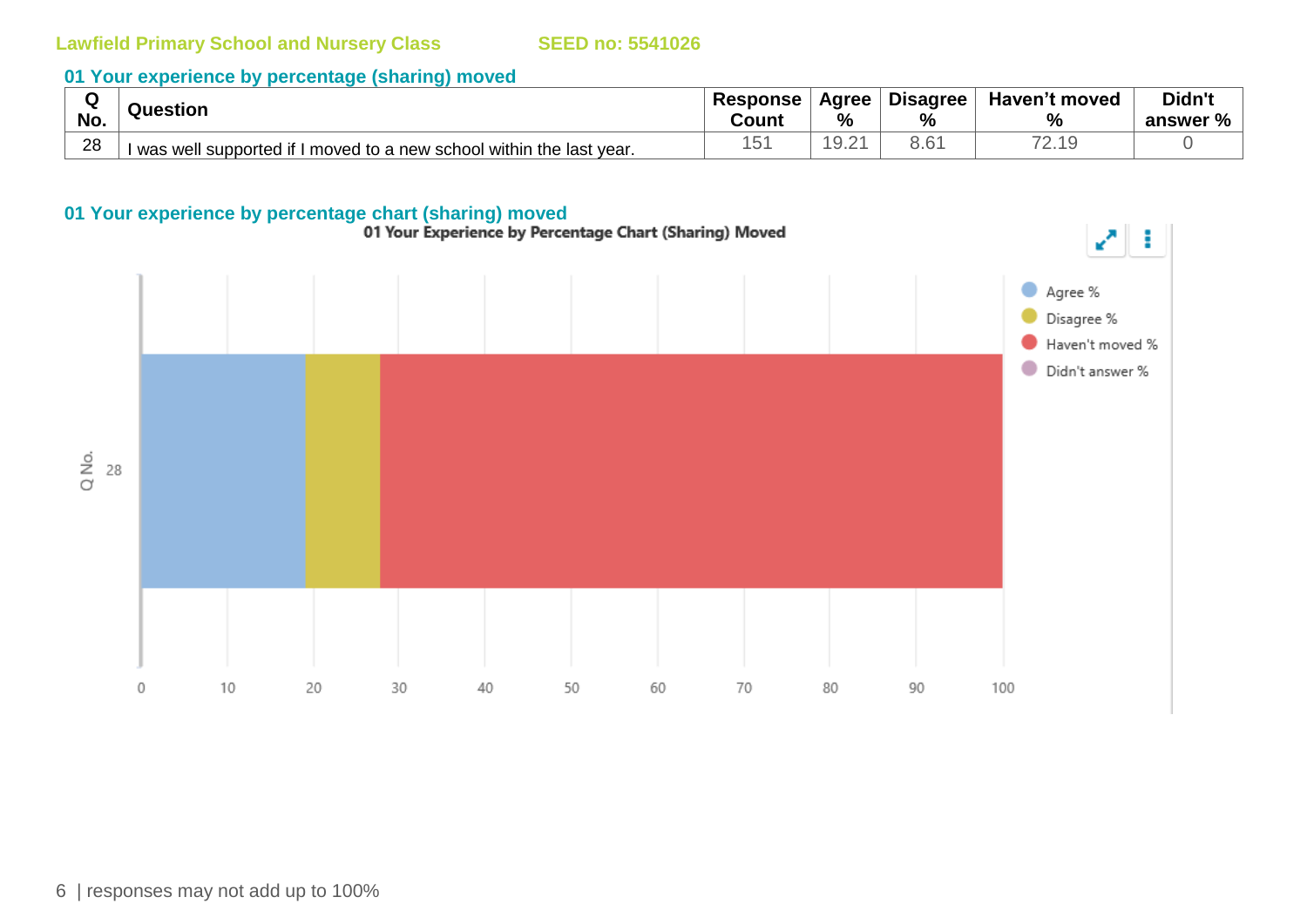# **Questionnaire for parents/carers of children in primary stages (04)**

# **04 Your experience by percentage (sharing)**

| Q<br>No.       | Question                                                                                                                                       | <b>Response</b><br><b>Count</b> | <b>Strongly</b><br>agree % | Agree<br>% | <b>Disagree</b><br>% | <b>Strongly</b><br>disagree<br>% | Don't<br>know<br>$\frac{9}{6}$ | Didn't<br>answer<br>$\frac{0}{0}$ |
|----------------|------------------------------------------------------------------------------------------------------------------------------------------------|---------------------------------|----------------------------|------------|----------------------|----------------------------------|--------------------------------|-----------------------------------|
| 4              | My child likes being at this school.                                                                                                           | 40                              | 22.5                       | 67.5       | 5                    | 2.5                              | $\overline{0}$                 | 2.5                               |
| 5              | Staff treat my child fairly and with respect.                                                                                                  | 40                              | 37.5                       | 50         | 2.5                  | 2.5                              | 5                              | 2.5                               |
| 6              | I feel that my child is safe at the school.                                                                                                    | 40                              | 22.5                       | 60         | 7.5                  | 2.5                              | 5                              | 2.5                               |
| $\overline{7}$ | The school helps my child to feel confident.                                                                                                   | 40                              | 25                         | 47.5       | 7.5                  | 5                                | 12.5                           | 2.5                               |
| 8              | I feel staff really know my child as an individual.                                                                                            | 40                              | 30                         | 45         | 10                   | 5                                | 7.5                            | 2.5                               |
| 9              | My child finds their learning activities hard enough.                                                                                          | 40                              | 12.5                       | 70         | 10                   | 5                                | $\overline{0}$                 | 2.5                               |
| 10             | My child receives the help he/she needs to do well.                                                                                            | 40                              | 17.5                       | 42.5       | 12.5                 | 5                                | 17.5                           | 5                                 |
| 11             | My child is encouraged by the school to be healthy and take<br>regular exercise.                                                               | 40                              | 32.5                       | 55         | 2.5                  | $\overline{0}$                   | 5                              | 5                                 |
| 12             | The school supports my child's emotional wellbeing.                                                                                            | 40                              | 15                         | 60         | 10                   | 2.5                              | 10                             | 2.5                               |
| 13             | My child is making good progress at the school.                                                                                                | 40                              | 25                         | 52.5       | 7.5                  | 5                                | 7.5                            | 2.5                               |
| 14             | I receive helpful, regular feedback about how my child is<br>learning and developing e.g. informal feedback, reports and<br>learning profiles. | 40                              | 10                         | 42.5       | 25                   | 12.5                             | 5                              | 5                                 |
| 15             | The information I receive about how my child is doing reaches<br>me at the right time.                                                         | 40                              | 5                          | 47.5       | 27.5                 | 7.5                              | 7.5                            | 5                                 |
| 16             | I understand how my child's progress is assessed.                                                                                              | 40                              | 7.5                        | 62.5       | 15                   | 7.5                              | 5                              | 2.5                               |
| 17             | The school gives me advice on how to support my child's<br>learning at home.                                                                   | 40                              | 7.5                        | 47.5       | 27.5                 | 12.5                             | 2.5                            | 2.5                               |
| 18             | The school organises activities where my child and I can learn<br>together.                                                                    | 40                              | 12.5                       | 40         | 25                   | 7.5                              | 12.5                           | 2.5                               |
| 19             | The school takes my views into account when making changes.                                                                                    | 40                              | 7.5                        | 52.5       | 15                   | 5                                | 17.5                           | 2.5                               |
| 20             | I feel comfortable approaching the school with questions,<br>suggestions and/or a problem.                                                     | 40                              | 32.5                       | 47.5       | 5                    | 5                                | 5                              | 5                                 |
| 21             | I feel encouraged to be involved in the work of the Parent<br>Council and/or parent association.                                               | 40                              | 22.5                       | 47.5       | 2.5                  | 7.5                              | 17.5                           | 2.5                               |
| 22             | I am kept informed about the work of the Parent Council and/or<br>parent association.                                                          | 40                              | 22.5                       | 60         | 2.5                  | 7.5                              | 5                              | 2.5                               |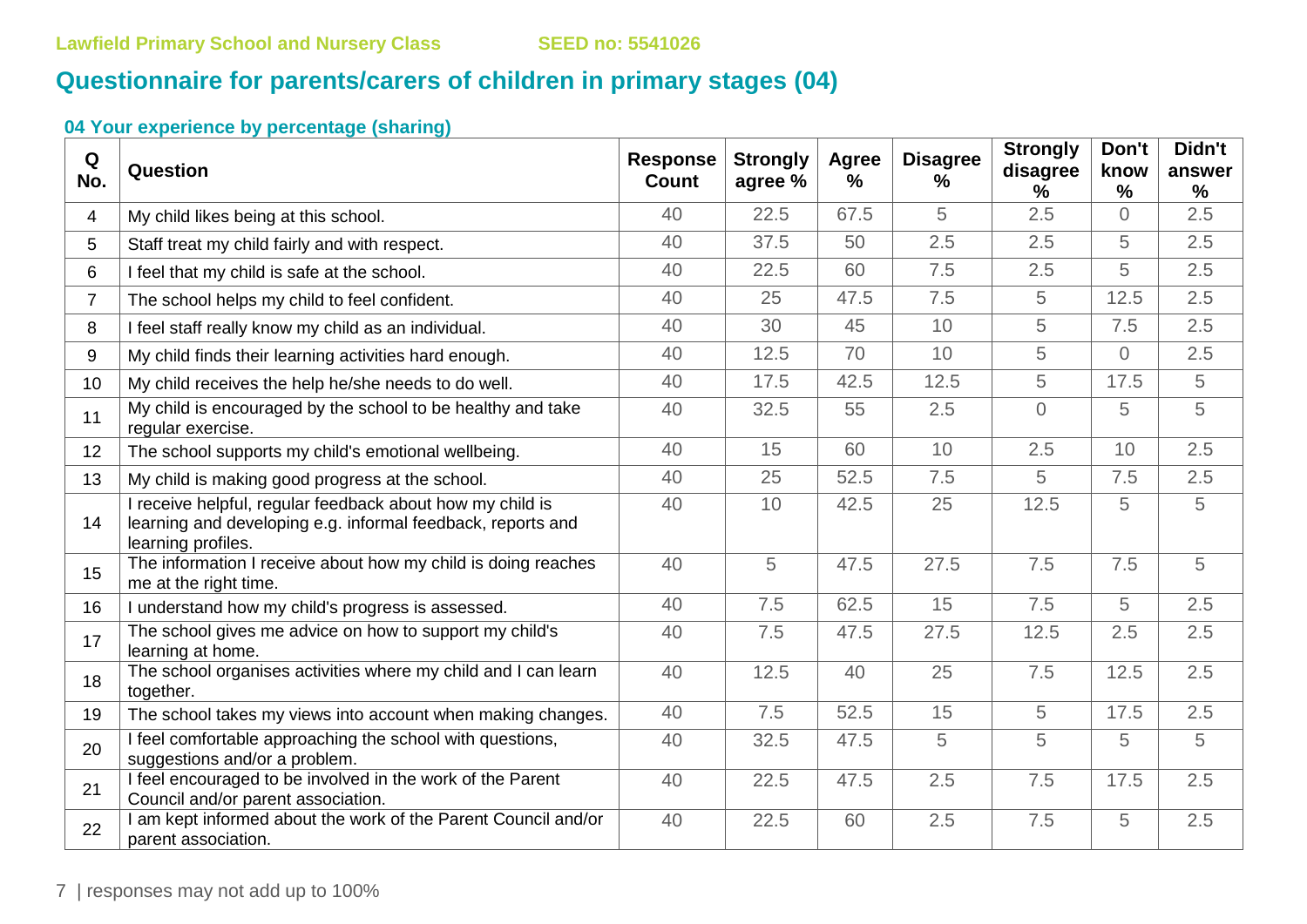| Q<br>No. | <b>Question (cont.)</b>                                      | Response  <br><b>Count</b> | <b>Strongly</b><br>agree % | Agree<br>$\%$ | <b>Disagree</b><br>$\frac{0}{0}$ | <b>Strongly</b><br>disagree<br>$\%$ | Don't<br>know<br>$\%$ | Didn't<br>answer<br>% |
|----------|--------------------------------------------------------------|----------------------------|----------------------------|---------------|----------------------------------|-------------------------------------|-----------------------|-----------------------|
| 23       | am satisfied with the quality of teaching in the school.     | 40                         | 15                         | 60            | 12.5                             | 2.5                                 | $^{\prime}$ .5        | 2.5                   |
| 24       | The school is well led and managed.                          | 40                         | 20                         | 45            | 22.5                             | 2.5                                 | $\cdot$ .5            | 2.5                   |
| 25       | The school encourages children to treat others with respect. | 40                         | 22.5                       | 62.5          | 2.5                              | 2.5                                 | $\cdot$ .5            | 2.5                   |
| 26       | would recommend the school to other parents.                 | 40                         | 15                         | 60            | 12.5                             | 7.5                                 | 2.5                   | 2.5                   |
| 27       | Overall, I am satisfied with the school.                     | 40                         | 17.5                       | 57.5          | 15                               | 2.5                                 | h                     | 2.5                   |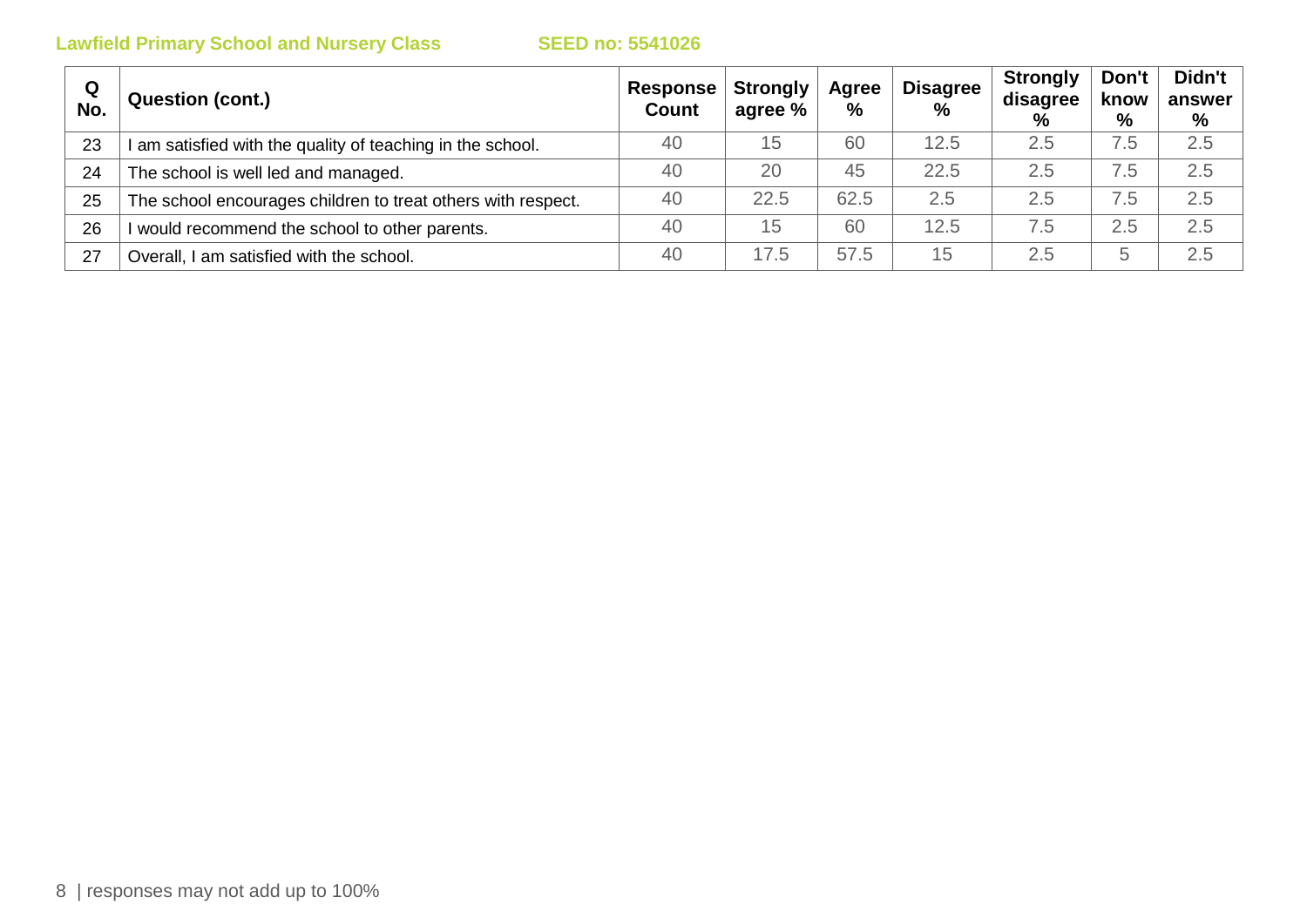

9 | responses may not add up to 100%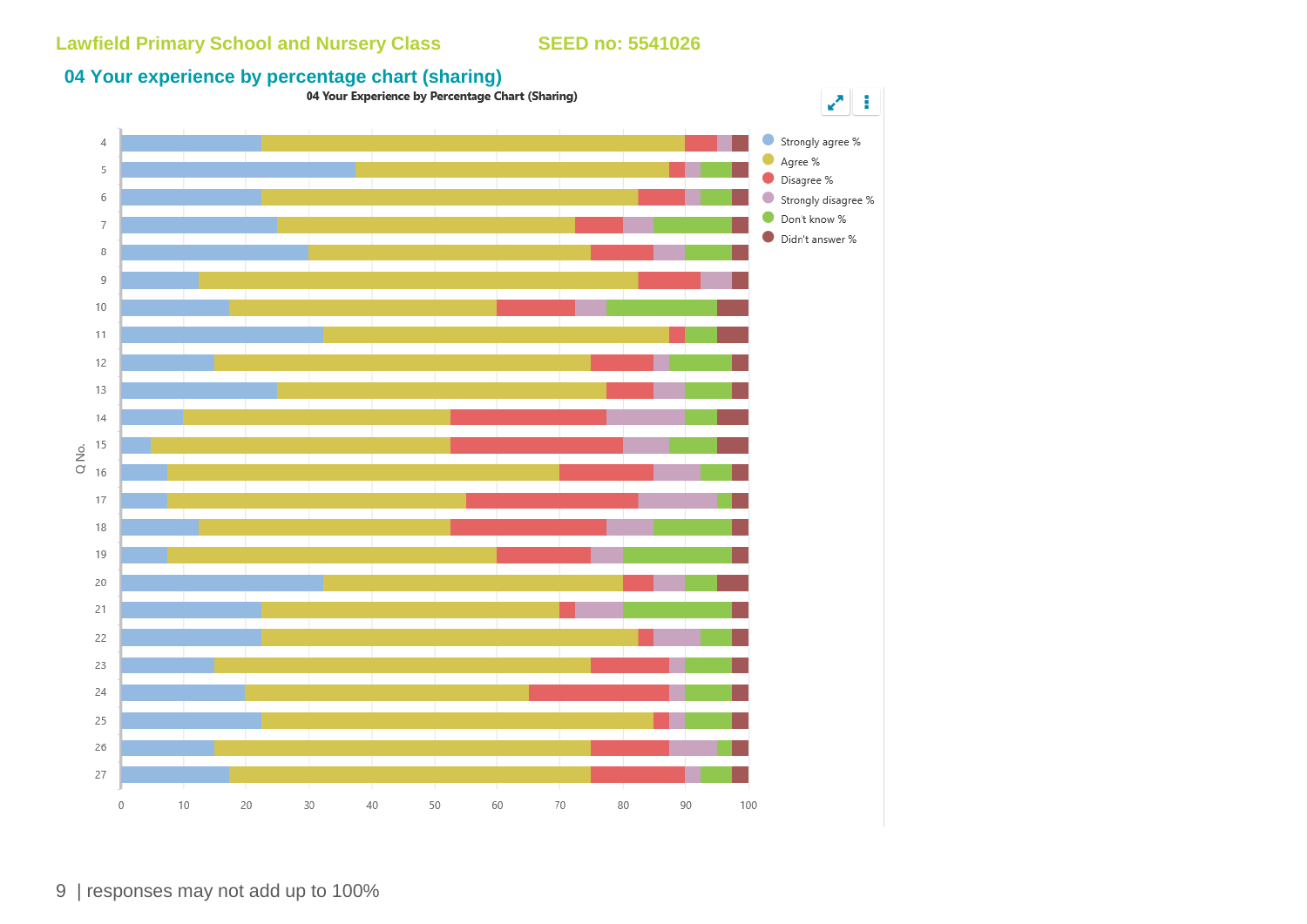### **04 Your experience by percentage (sharing) bullying**

| No. | Question                                 | <b>Response</b><br>Count | Strongly<br>agree % | Agree<br>% | <b>Disagree</b><br>$\%$ | <b>Strongly</b><br>disagree % | <b>Never</b><br>experienced % | Didn't<br>answer $%$ $ $ |
|-----|------------------------------------------|--------------------------|---------------------|------------|-------------------------|-------------------------------|-------------------------------|--------------------------|
| 28  | The school deals well with any bullying. |                          |                     | $\cap$     |                         |                               | ח הה<br>ں . ےں                |                          |

# **04 Your experience by percentage chart (sharing) bullying**

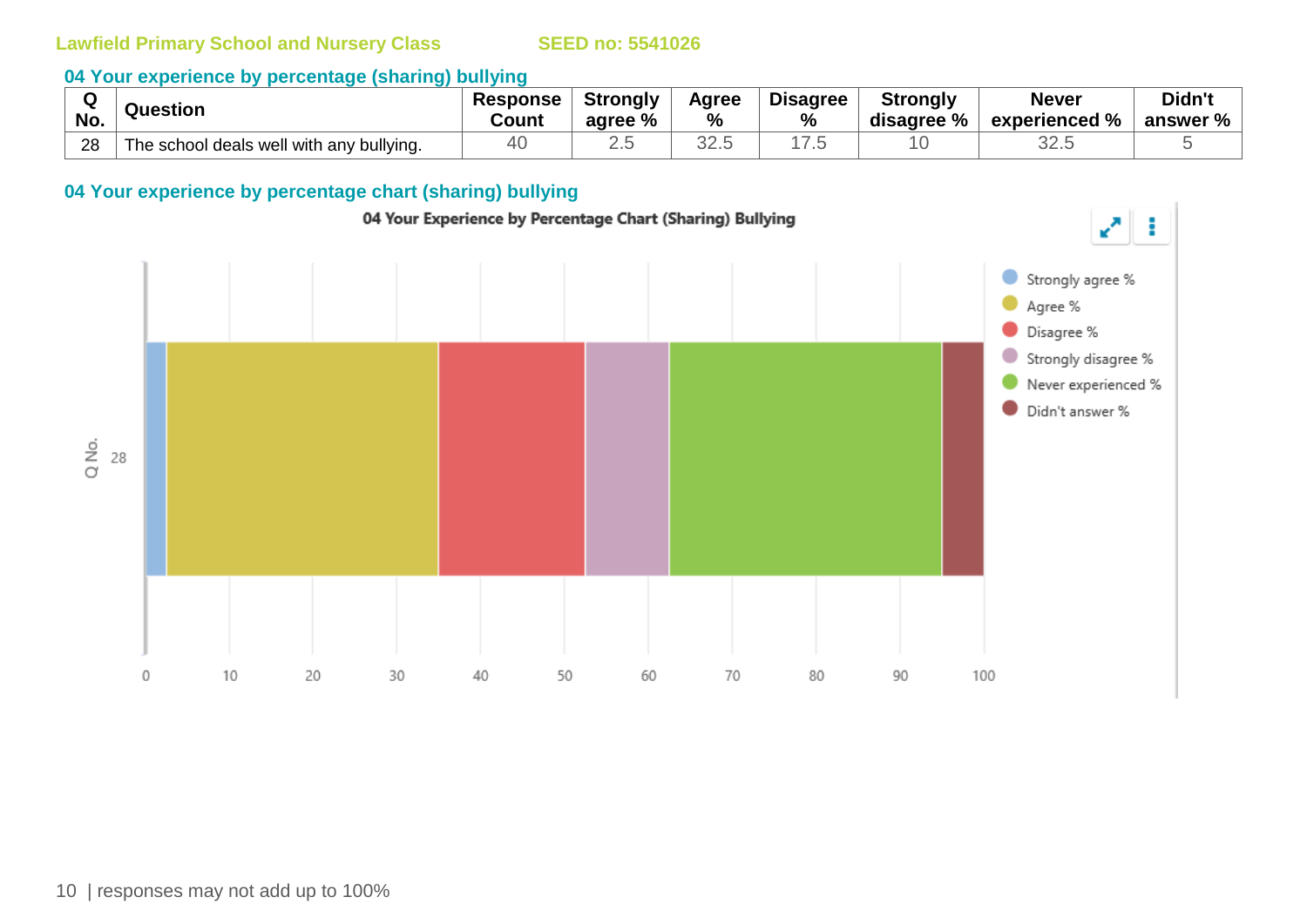# **Questionnaire for school teachers (10)**

# **10 Your experience by percentage (sharing)**

| Q<br>No.        | Question                                                                                                                            | <b>Response</b><br><b>Count</b> | <b>Strongly</b><br>agree % | <b>Agree</b><br>$\frac{0}{0}$ | <b>Disagree</b><br>$\%$ | <b>Strongly</b><br>disagree<br>% | Don't<br>know<br>$\frac{0}{0}$ | N/A<br>$\frac{0}{0}$ | Didn't<br>answer<br>$\%$ |
|-----------------|-------------------------------------------------------------------------------------------------------------------------------------|---------------------------------|----------------------------|-------------------------------|-------------------------|----------------------------------|--------------------------------|----------------------|--------------------------|
| $\overline{2}$  | I find it rewarding to be a member of staff at this<br>school.                                                                      | 19                              | 31.58                      | 57.89                         | $\Omega$                | $\Omega$                         | 10.53                          | $\Omega$             | $\Omega$                 |
| 3               | I feel a valued part of the school's community.                                                                                     | 19                              | 36.84                      | 47.37                         | 10.53                   | $\overline{0}$                   | 5.26                           | $\Omega$             | $\Omega$                 |
| $\overline{4}$  | I am encouraged to learn and share practice with<br>colleagues from other schools.                                                  | 19                              | 31.58                      | 52.63                         | 10.53                   | 5.26                             | $\Omega$                       | $\overline{0}$       | $\overline{0}$           |
| 5               | I am given the opportunity to learn and share practice<br>with colleagues from other schools.                                       | 19                              | 21.05                      | 63.16                         | 10.53                   | 5.26                             | $\overline{0}$                 | $\overline{0}$       | $\overline{0}$           |
| 6               | I have a clear understanding of the social, cultural and<br>economic context of the school.                                         | 19                              | 68.42                      | 26.32                         | $\Omega$                | $\Omega$                         | 5.26                           | $\Omega$             | $\overline{O}$           |
| $\overline{7}$  | I feel appropriately supported by the school to<br>undertake my role.                                                               | 19                              | 36.84                      | 52.63                         | 5.26                    | $\Omega$                         | 5.26                           | $\Omega$             | $\Omega$                 |
| 8               | I am supported to engage in professional learning.                                                                                  | 19                              | 47.37                      | 47.37                         | $\overline{0}$          | $\overline{O}$                   | 5.26                           | $\overline{0}$       | $\overline{O}$           |
| 9               | My professional learning enables me to reflect on and<br>improve my practice.                                                       | 19                              | 47.37                      | 47.37                         | $\overline{0}$          | $\overline{O}$                   | 5.26                           | $\overline{0}$       | $\overline{0}$           |
| 10 <sup>1</sup> | I have regular opportunities to undertake leadership<br>roles.                                                                      | 19                              | 42.11                      | 47.37                         | 10.53                   | $\overline{0}$                   | $\overline{0}$                 | $\Omega$             | $\overline{O}$           |
| 11              | I have opportunities to be involved in agreeing<br>priorities for the school.                                                       | 19                              | 52.63                      | 31.58                         | 5.26                    | 10.53                            | $\Omega$                       | $\Omega$             | $\Omega$                 |
| 12              | I am actively involved in the school's ongoing self-<br>evaluation.                                                                 | 19                              | 52.63                      | 36.84                         | 5.26                    | $\Omega$                         | 5.26                           | $\overline{0}$       | $\overline{0}$           |
| 13              | GTCS standards are used to support professional<br>dialogue.                                                                        | 19                              | 47.37                      | 42.11                         | 5.26                    | $\Omega$                         | 5.26                           | $\Omega$             | $\overline{0}$           |
| 14              | I use information, including data, effectively to identify<br>and reduce inequalities in children's and young<br>people's outcomes. | 19                              | 47.37                      | 42.11                         | 5.26                    | $\Omega$                         | 5.26                           | $\Omega$             | $\Omega$                 |
| 15              | I understand how to apply the school's procedures<br>relating to child protection and safeguarding.                                 | 19                              | 63.16                      | 31.58                         | $\overline{0}$          | $\overline{0}$                   | 5.26                           | $\Omega$             | $\Omega$                 |
| 16              | The school's vision and values underpins my work.                                                                                   | 19                              | 57.89                      | 31.58                         | 5.26                    | $\overline{O}$                   | 5.26                           | $\Omega$             | $\overline{O}$           |
| 17              | Staff treat all children and young people fairly and with<br>respect.                                                               | 19                              | 52.63                      | 42.11                         | $\overline{0}$          | $\overline{0}$                   | 5.26                           | $\Omega$             | $\overline{0}$           |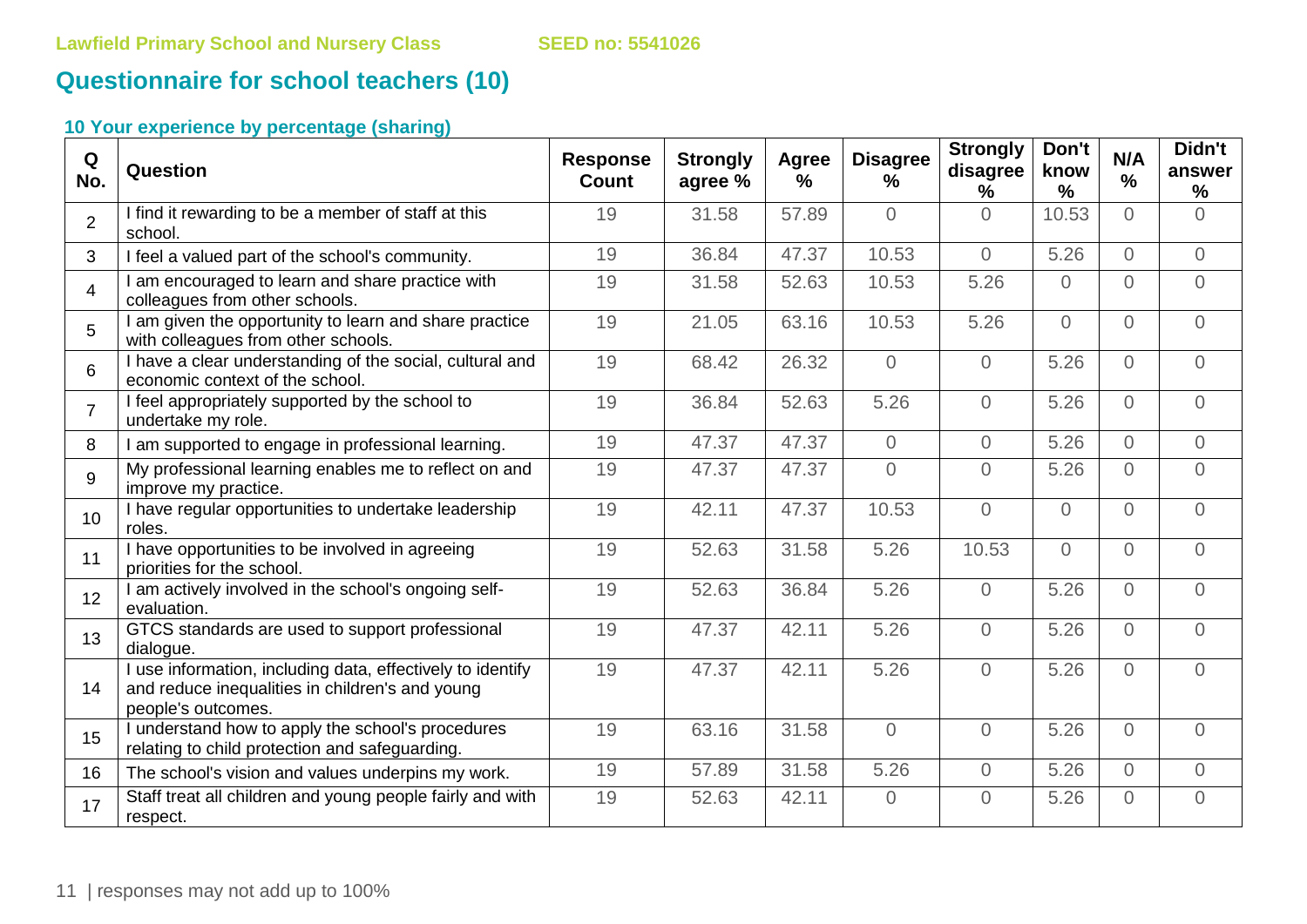| Q<br>No. | <b>Question (cont.)</b>                                                                                                                           | <b>Response</b><br><b>Count</b> | <b>Strongly</b><br>agree % | Agree<br>$\frac{1}{2}$ | <b>Disagree</b><br>% | <b>Strongly</b><br>disagree<br>$\%$ | Don't<br>know<br>$\%$ | N/A<br>%       | Didn't<br>answer<br>% |
|----------|---------------------------------------------------------------------------------------------------------------------------------------------------|---------------------------------|----------------------------|------------------------|----------------------|-------------------------------------|-----------------------|----------------|-----------------------|
| 18       | Colleagues treat each other with respect.                                                                                                         | 19                              | 15.79                      | 73.68                  | 5.26                 | 5.26                                | $\Omega$              | $\overline{0}$ | $\Omega$              |
| 19       | Children and young people are encouraged and<br>supported to treat others with respect.                                                           | 19                              | 52.63                      | 42.11                  | $\overline{0}$       | $\overline{0}$                      | 5.26                  | $\Omega$       | $\overline{0}$        |
| 20       | Children and young people are well behaved.                                                                                                       | 19                              | $\overline{0}$             | 73.68                  | 21.05                | 5.26                                | $\overline{0}$        | $\overline{0}$ | $\overline{O}$        |
| 21       | The school deals effectively with any bullying.                                                                                                   | 19                              | 21.05                      | 63.16                  | 10.53                | $\Omega$                            | $\overline{0}$        | 5.26           | $\overline{0}$        |
| 22       | I am provided with feedback when I report an incident.                                                                                            | 19                              | 31.58                      | 47.37                  | 10.53                | 10.53                               | $\overline{O}$        | $\overline{0}$ | $\overline{0}$        |
| 23       | Staff at all levels within the school communicate<br>effectively with each other.                                                                 | 19                              | 15.79                      | 63.16                  | 15.79                | 5.26                                | $\Omega$              | $\Omega$       | $\overline{0}$        |
| 24       | The school's arrangements for engaging parents in<br>their child's learning are effective.                                                        | 19                              | 15.79                      | 73.68                  | 10.53                | $\overline{0}$                      | $\overline{O}$        | $\overline{0}$ | $\overline{O}$        |
| 25       | The school is well led and managed.                                                                                                               | 19                              | 26.32                      | 63.16                  | $\overline{0}$       | 5.26                                | 5.26                  | $\overline{0}$ | $\overline{0}$        |
| 26       | Collaborative working across the school is effective in<br>taking forward improvement.                                                            | 19                              | 21.05                      | 68.42                  | $\Omega$             | $\Omega$                            | 10.53                 | $\Omega$       | $\overline{0}$        |
| 27       | Children and young people are engaged in their<br>learning.                                                                                       | 19                              | 26.32                      | 68.42                  | $\Omega$             | $\Omega$                            | 5.26                  | $\Omega$       | $\overline{0}$        |
| 28       | I give children and young people regular feedback<br>which helps them to progress.                                                                | 19                              | 52.63                      | 42.11                  | $\overline{0}$       | $\overline{0}$                      | 5.26                  | $\Omega$       | $\overline{0}$        |
| 29       | Children and young people are provided with<br>experiences which meet their learning needs.                                                       | 19                              | 36.84                      | 57.89                  | $\sqrt{a}$           | $\overline{0}$                      | 5.26                  | $\Omega$       | $\overline{0}$        |
| 30       | Children and young people are involved in talking<br>about and planning their learning.                                                           | 19                              | 26.32                      | 68.42                  | $\overline{0}$       | $\overline{0}$                      | 5.26                  | $\overline{0}$ | $\overline{0}$        |
| 31       | Children and young people are involved in setting their<br>learning targets.                                                                      | 19                              | 21.05                      | 73.68                  | $\overline{0}$       | $\overline{0}$                      | 5.26                  | $\overline{0}$ | $\overline{0}$        |
| 32       | Children and young people have the opportunity to<br>lead their learning.                                                                         | 19                              | 21.05                      | 73.68                  | $\sqrt{a}$           | $\overline{0}$                      | 5.26                  | $\overline{0}$ | $\overline{0}$        |
| 33       | I receive appropriate support for planning, preparation<br>and assessment.                                                                        | 19                              | 26.32                      | 63.16                  | $\overline{0}$       | $\overline{0}$                      | 5.26                  | 5.26           | $\overline{0}$        |
| 34       | The school has effective strategies to support children<br>and young people with their learning, including those<br>requiring additional support. | 19                              | 26.32                      | 63.16                  | 5.26                 | $\Omega$                            | 5.26                  | $\overline{O}$ | $\overline{0}$        |
| 35       | Staff have a shared understanding of their<br>'responsibility of all' in literacy and numeracy and<br>health and wellbeing.                       | 19                              | 31.58                      | 52.63                  | 5.26                 | $\overline{0}$                      | 5.26                  | $\overline{0}$ | 5.26                  |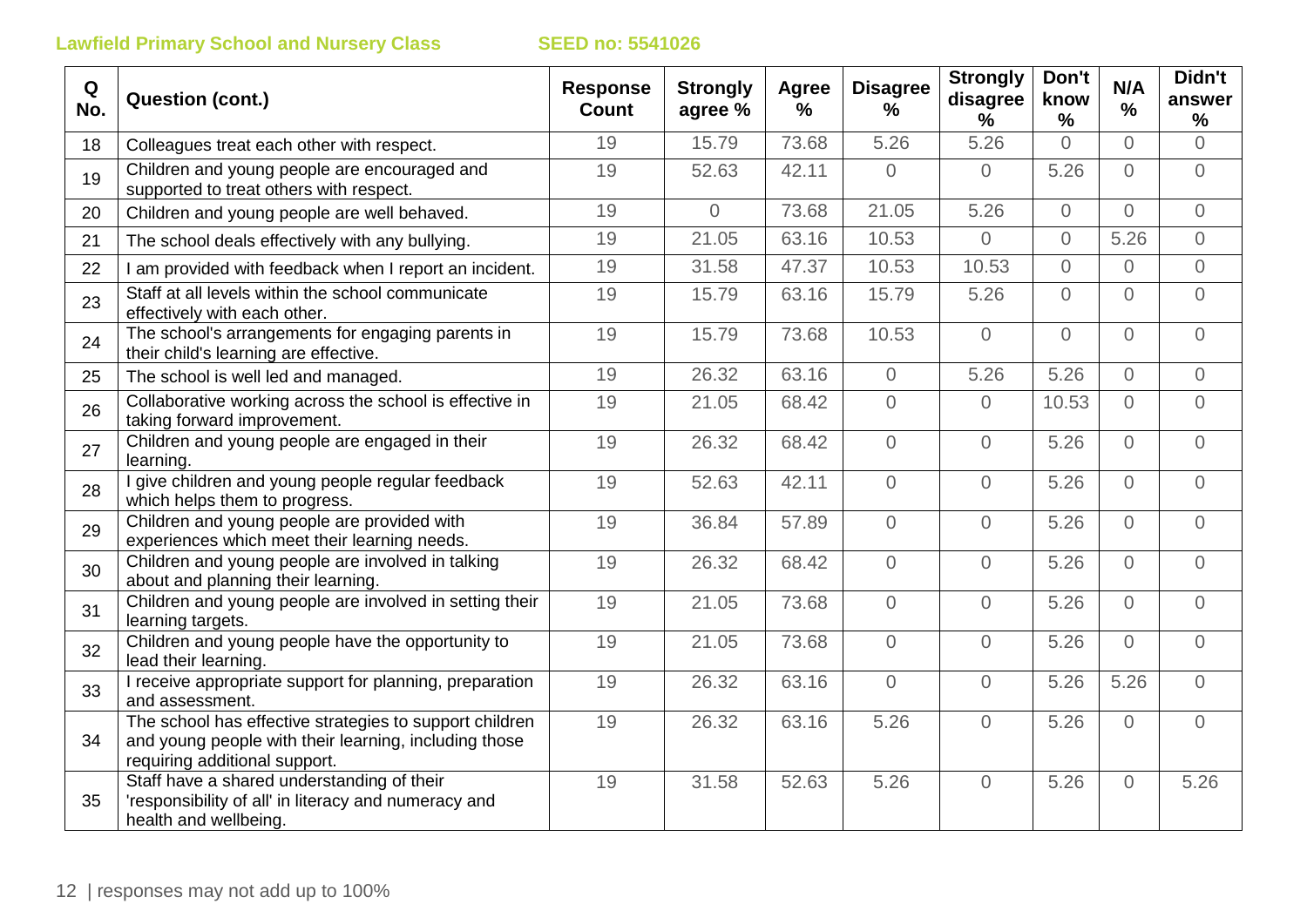| Q<br>No. | <b>Question (cont.)</b>                                                                                                    | <b>Response</b><br><b>Count</b> | <b>Strongly</b><br>agree % | Agree<br>% | <b>Disagree</b><br>$\frac{0}{0}$ | <b>Strongly</b><br>disagree<br>% | Don't<br>know<br>$\%$ | N/A<br>$\%$ | Didn't<br>answer<br>% |
|----------|----------------------------------------------------------------------------------------------------------------------------|---------------------------------|----------------------------|------------|----------------------------------|----------------------------------|-----------------------|-------------|-----------------------|
| 36       | Moderation activities are helping me to make sound<br>professional judgements.                                             | 19                              | 26.32                      | 68.42      |                                  |                                  | 5.26                  |             |                       |
| 37       | I have regular opportunities to help shape the<br>curriculum through discussions with colleagues,<br>parents and partners. | 19                              | 26.32                      | 57.89      | 15.79                            |                                  |                       |             |                       |
| 38       | am aware of and involved in the school's strategies<br>for raising attainment for all.                                     | 19                              | 36.84                      | 52.63      | 5.26                             |                                  | 5.26                  |             |                       |